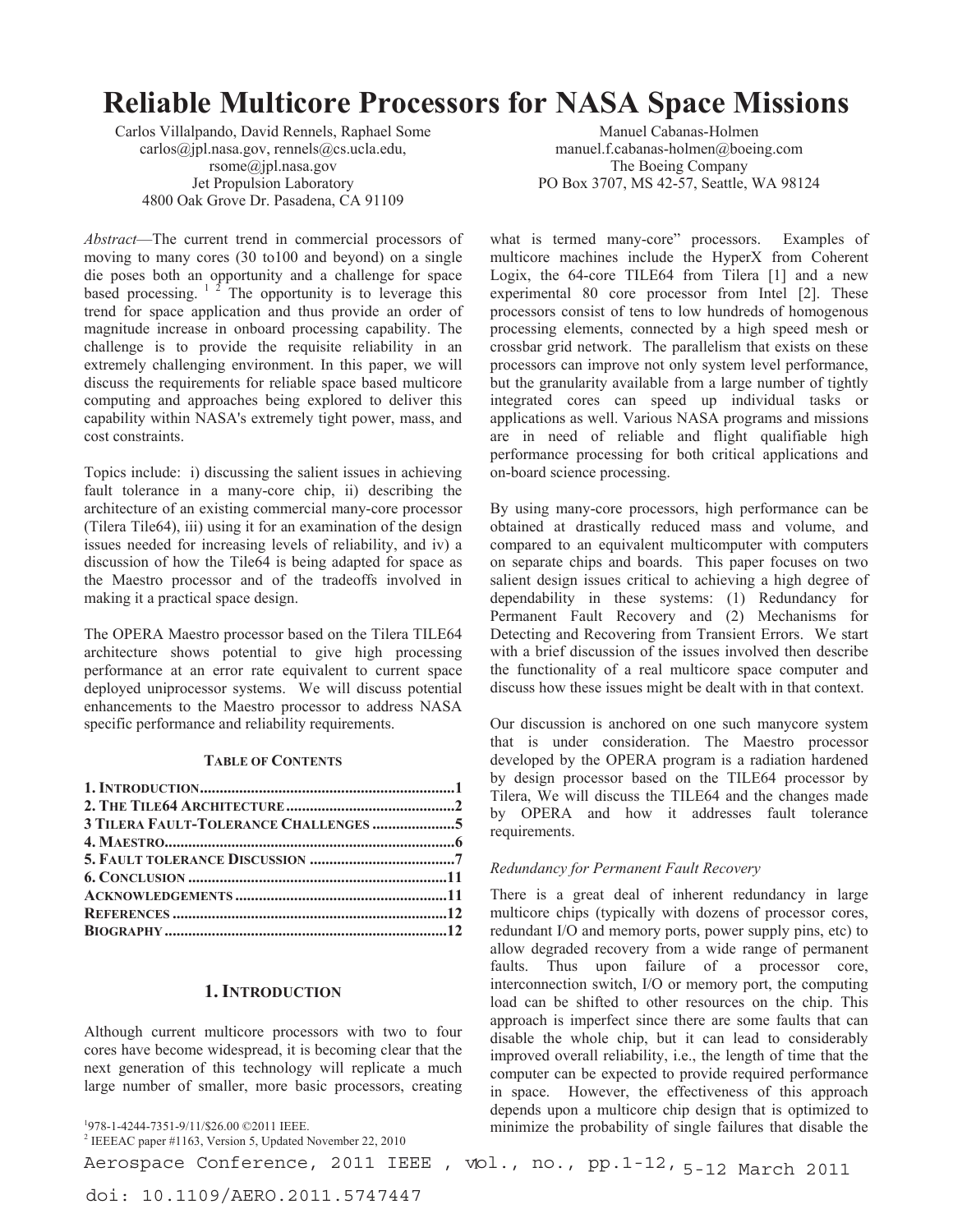whole chip, and an architecture that can efficiently work around failed cores, memory and I/O elements. Redundancy can be implemented as fine grained structures such as triplicated modules, robust latches, and structured code, or it can be implemented as gross methods such as duplicating effort across multiple processing elements managed by software checking

#### *Detection and Recovery from Faults and Errors*

In order to recover from a permanent fault or transient error, it is necessary to detect that an error has occurred and to provide an automated recovery action to restore computations. Key issues here are: i) how effective is the error detection provided? ii) to what degree can computations be correctly restored after the error has been detected? and iii) how is the recovery mechanism itself protected? Since the processors on many-core chips are unlikely to have comprehensive fault tolerance at the hardware level, this must necessarily depend upon softwareimplemented fault tolerance. Software implemented fault tolerance (SIFT) depends upon a reliable messaging system and isolation of faults to individual processors so that protective redundancy can be effectively employed – especially in preventing errors from causing data damage that escapes virtual memory protection boundaries. These present real challenges for multicore chip designs. Before exploring these issues it is useful to explore alternatives.

*Gross Detection and Recovery Mechanisms*— If very gross detection mechanisms are employed (such as looking for a heartbeat or crash from a machine and activating a spare), recovery consists of trying a rollback recovery and if it is not successful, throwing out existing computations followed by reloading and rebooting the machine. In this case, errors are likely to have propagated before detection and may have produced incorrect outputs or damaged system state – making recovery of computations problematic. This approach is typical of many existing spacecraft where few errors are expected during a space mission due to radiation hardening of hardware parts. In this case, another spacecraft computer (often a smaller, extremely radiation hardened processor) can intervene, or specially designed logic circuits can be used to provide "safe hold modes". These architectures provide a hierarchical level of protection above that of the standard operational spacecraft avionics. The applicability of these gross techniques may be adequate for non-critical applications depending on the effectiveness of radiation hardening techniques and the mission requirements, e.g., if a mission only expects a handful of SEUs during a mission and the probability of correct recovery using these techniques is around 99%. Validating the adequacy of this approach depends, in turn, upon having thorough radiation testing for the parts.

*Comprehensive Detection and Recovery Mechanisms*— These are designed to detect errors before an incorrect output is generated and before error propagation reduces the chance for recovering correct computations. When an error

is detected, recovery is implemented using well-known checkpointing and rollback techniques. Here computations are checked at specified test points before outputs are generated, and state is updated using redundancy built into the computations. Highly structured computations can use software methods such Algorithm Based Fault Tolerance (ABFT) quite efficiently (these are really algorithm based error checking techniques), but unstructured computations must use replicated computations with comparisons. The software that implements the detection and recovery functions is preferably triplicated and voted so that it cannot be disrupted by a single fault.

This approach has been demonstrated in current multicomputer cluster based systems that depend upon independence of faults in different circuit processors. But to use this for a many-core architecture i) the probability of faults in common circuits such as the clock and overall control must be greatly minimized, ii) a dependable communication mechanism must allow a processor tile to know the source of a message and that received messages are correct, and iii) strong virtual memory protections must be provided to prevent errors in one processor core, communications link, or peripheral device from affecting other cores.

## **2. THE TILE64 ARCHITECTURE**

## *Overview*[1]

The Tile64 system is a multi-core processor system on a chip containing an array of processing elements and data routers, called switch engines, connected in a Manhattan style grid as illustrated in Figure 1. Each tile in the array contains a 32 bit 3-way VLIW general purpose Processing Element (PE) and a data router with five data channels. Tilera has released updated versions of this architecture in the TilePro and TileGX series. This paper is limited to the architecture as it exists in the Tile64 series only. There are enhancements that are designed into the the TilePro and TileGX series that increase fault tolerance performance above that of the TILE64, but are outside of the scope of this document.

The PEs are designed to operate independently, and each contains its own Level 1 and Level 2 caches, with a TLB and DMA engine. Each PE is capable of running a full featured operating system such as Linux or VxWorks, or running bare applications. The L1 and L2 caches are designed so that shared memory programming is fully supported, with either hardware supported or user managed cache coherency.

At the core of the Tilera architecture is a mesh network that interconnects the Tilera tiles, and I/O subsystems. There are five parallel networks in the mesh. For each, the path between modules is 32-bits wide, the same as words and addresses in the tiles. Of the five networks, four are designated dynamic networks. They are packet switched,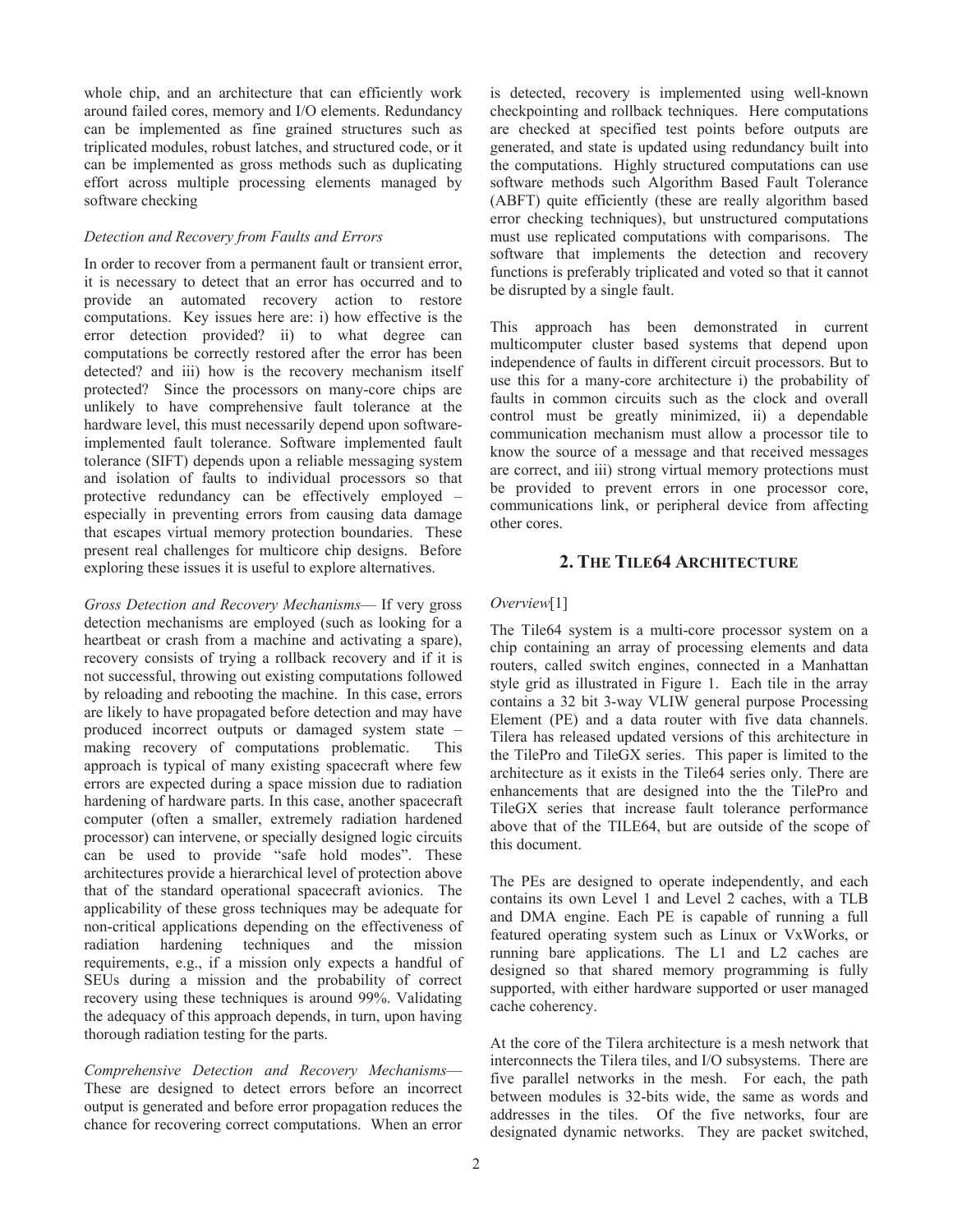and wormhole routed, and each is dedicated to a particular function, i.e.,. memory access requests and memory data transfer, messaging between applications programs, and OS messages. The fifth is called the static network**.** It does not provide packet address decode and routing, but instead provides fixed, pre-programmed routing. It can be programmed as part of a parallel application to move data in user-specified static patterns.



**Figure 1: General architecture**



**Figure 2: Single Tile Overview** 

The five networks are a Static Tile Network (STN), a User Dynamic Network, (UDN), a Memory Dynamic Network (MDN), a I/O Dynamic Network (IDN), and a Tile Dynamic Network (TDN). A simplified block diagram of an individual tile is shown in Figure 2 and a summary of its functionality is listed in Table 1.

The Dynamic networks are packet based, are "fire and forget" and use "wormhole routing." Their routes do not need to be set up ahead of time. Each tile Switch Engine

can route multiple packets per network at the same time. Upon receipt of a packet header, the Switch Engine examines the header to determine which direction to route the packet. The packet is routed using a dimension ordered routing policy. The packet is first routed along the X dimension until the destination column is reached, and then it is routed along the Y dimension until the destination tile is reached.

A simplified diagram of the Switch Engine is shown in Figure 3.

#### *Dynamic Networks:*

*UDN (User Dynamic Network)* —The UDN is a user accessible routing network. It is directly accessed by the processor via direct reads and writes to special purpose registers. Because it is tightly integrated with the ALU, low latency blocking sends and receives are available. In this mode, if the network is unable to accept an outgoing packet, or an incoming packet is not yet available, the processor will sleep until the network is ready.



**Figure 3: Switch Engine unit, each incoming direction has a multiple word queue for flow control. Each tile contains one switch unit per network.** 

A field in the dynamic header tag word specifies a demux or mailbox queue. Each processor can send to or receive from 4 queues on each tile. An incoming packet that is meant for the receiving tile examines the tag and places the packet in the appropriate queue. These queues are accessible by the user through special purpose registers on each PE that are allocated for each queue. This allows differently tagged messages to be serviced out of order. Non tagged messages are placed in a "catch-all" queue, and are serviced in the order they are received. Each queue is a part of a larger packet memory that is shared with the IDN. Partitioning of the shared packet memory is performed by system level software and is not modifiable by the user. When a packet arrives at a destination, an interrupt is triggered at the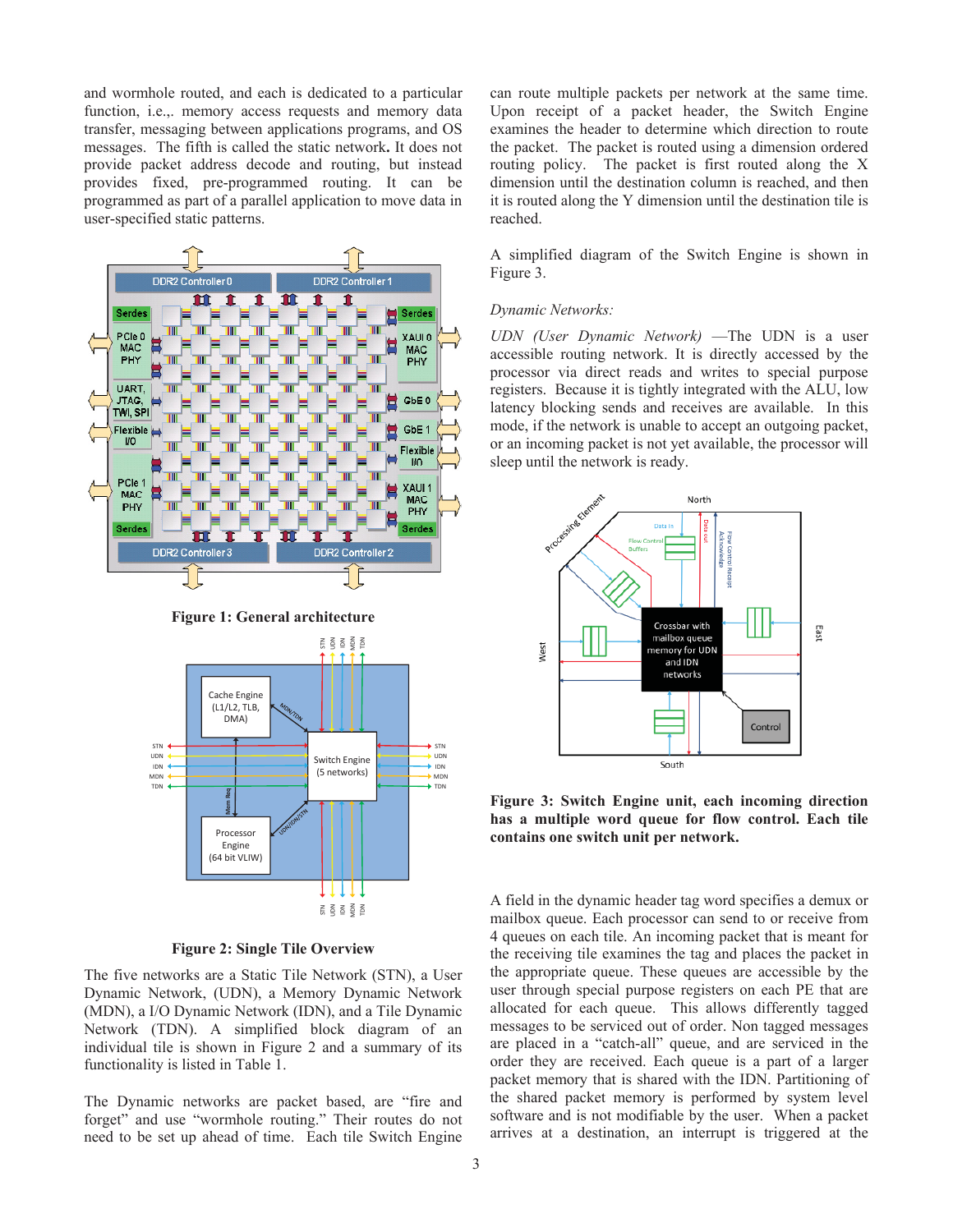destination processor and a flag is set to indicate which queue has data available. The presence of a queue buffer allows multiple incoming packets to be stored in the switch engine and allows the PE to process the incoming packets at its own pace, and allows the network to be freed up for routing other packets.

There is no data protection mechanism described for the packet queue memories or the queue management. There is program access protection for each network at each PE. Access to the networks can be limited to privileged instruction levels.

To prevent sending messages across a user defined boundary, the Tile64 utilizes "hardwall" protection scheme. The hypervisor running on the local PE specifies, for each output port, if message traffic is allowed to leave that port. This hardwall is implemented at each tile such that if a message is to be routed to a protected port, the message is not sent through that port, and instead an interrupt will be triggered on the tile's local PE. A similar hardwall mechanism exists for the Static Data Network.

*MDN (Memory Dynamic Network)*—The MDN is used to transfer data between external memory and the processor caches and for responding to requests on the TDN. It operates as a dynamic network, but does not have the hardwall mechanism of the UDN and STN networks. *It is not user accessible and is accessed only by the L2 cache engine.* 

*TDN (Tile Dynamic Network)*—The TDN is used to initiate tile-to-tile memory requests, i.e., to move data between tile caches. The responses for requests on the TDN are delivered on the MDN. *The TDN is only accessible by the L2 cache engine.* 

*IDN (I/O Dynamic Network)*—The IDN is the primary network for system level software such as a hypervisor or guest operating system to control and coordinate messages and system level operations such as task spawning, processor allocation, and device management. It also is the primary method of communicating with the various I/O devices on the chip. It operates as a dynamic network with two multiplexed channels per processor similar to the four queues of the UDN. The queues are part of a larger packet memory shared with the UDN and operate identically to the UDN with the exemption of only having 2 queues instead of 4. The IDN is a privileged network and is not accessible to user level code. The IDN, along with the STN, is also used by boot level code to distribute PE configuration and initial boot code to each processing element. The hardwall protection mechanism is also implemented for the IDN and operates identically to the UDN's hardwall protection.

#### *The Static Network:*

*STN (Static Network)*—The STN provides low overhead, low latency tile to tile communication to transfer operands and is meant for repetitive and well known communication. Data flows through the network a word at a time with no concept of discrete packets or any higher level of abstraction. Low overhead is attained by programming a routing processor in each tile ahead of time with a fixed route map. The switch engine in each processor is programmed with a destination direction for each source direction. The network remains configured for that pattern until the switches are changed to another routing configuration. A message can be routed to one or more output ports. A message can be transferred from tile to tile as fast as 1 clock per word per node traversed. There is also flow control on a per tile hop basis.

Each link buffers three words of storage, and the sender therefore begins with three credits. A sender decrements its credit count when it sends a word, and increments the credit count when it receives acknowledgement from the receiver. The send/receive flow control handshaking is handled entirely in hardware by the switch engine. A sender can only send when its count is non-zero.

The STN incorporates hardwall protection. There is no deadlock prevention for this network as it is not needed since routing is determined by software. If a failure of a routing processor is detected, it is possible to re-program the routing of the static network to avoid using the failed routing processor.

Table 1 summarizes the data networks.

| <b>Network</b> | <b>Access</b> | Routing | <b>Hardwall</b> | <b>Used for</b> |
|----------------|---------------|---------|-----------------|-----------------|
|                | type          | type    |                 |                 |
| <b>STN</b>     | User          | Static  | <b>YES</b>      | User            |
|                |               |         |                 | messaging       |
| <b>UDN</b>     | User          | Dynamic | <b>YES</b>      | User            |
|                |               |         |                 | messaging       |
| <b>MDN</b>     | System        | Dynamic | N <sub>O</sub>  | Memory          |
|                |               |         |                 | access          |
| <b>TDN</b>     | System        | Dynamic | N <sub>O</sub>  | Memory          |
|                |               |         |                 | Access          |
| <b>IDN</b>     | System        | Dynamic | <b>YES</b>      | and<br>1/O      |
|                | (USER if      |         |                 | System          |
|                | not           |         |                 | Messaging       |
|                | running       |         |                 |                 |
|                | an $O/S$ )    |         |                 |                 |

#### **Table 1. Network types and function**

#### *Network Fault Tolerance Issues:*

None of the Switch Engines employ internal redundancy (e.g. parity) in hardware for error detection. This is a potential reliability problem in a space environment as will be discussed later

#### *The Memory System*

*Main Memory*—The memory system allows four channels of RAM each connected to the switch network by a DDR2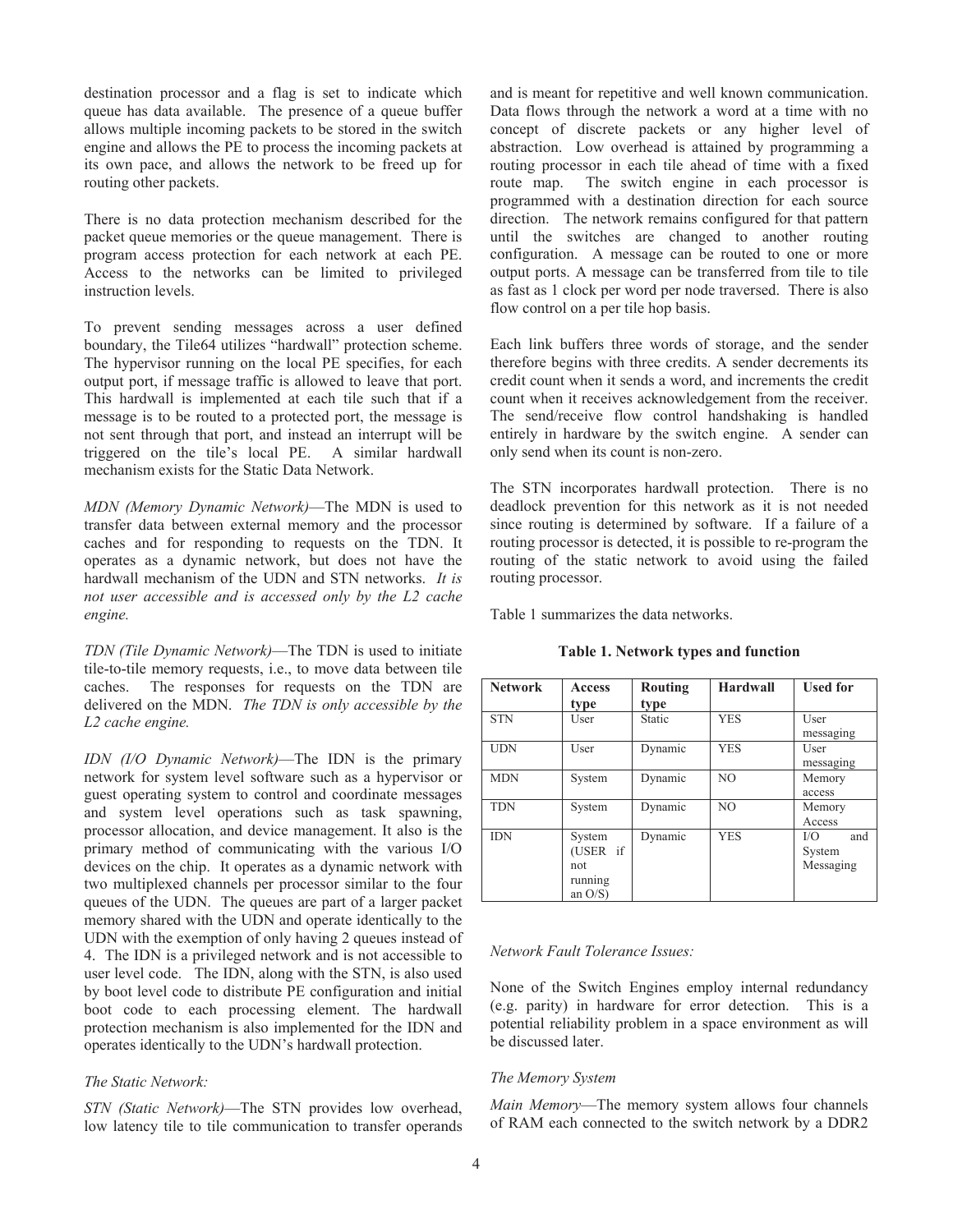controller. The DDR2 controllers run at 400MHz and are 64 bits wide, with an optional 8 bit ECC with single bit error correction, double bit error detection, (SEC/DED) protection. Each memory controller is connected to the internal data network by three MDN ports, and one IDN port.

The DDR2 controllers accept read and write memory packets from the tiles' cache controllers or from the DMA engines in the I/O interfaces via the MDN -- returning data packets upon receiving reads and returning an acknowledgement packet for writes. A complex queue controller can reorder requests for increased performance. Control packets are also communicated via the IDN.

*Caches and Virtual Memory*—Each PE contains two caches; a split L1 cache and a combined L2 cache. The L1 cache contains an 8KB write-through data cache, and an 8KB instruction cache. The L2 cache is a 64KB combined instruction and data write-back cache, and includes a DMA engine to handle cache misses and write backs. The cache and TLB properties are shown in Table 2 – along with a summary of their error protection.

|                     | <b>Size</b>   | <b>Type</b>             | Line<br><b>Size</b> | Write<br>Policy  | Protection    |
|---------------------|---------------|-------------------------|---------------------|------------------|---------------|
| L1<br>Instruction   | 8KB           | Direct                  | 64B                 | NA               | 64-bit parity |
| L1 Data             | 8KB           | $2$ -way<br>associative | 16B                 | Write<br>through | 8 bit parity  |
| L <sub>2</sub>      | 64KB          | 2<br>way<br>associative | 64KB                | Write<br>back    | 8 bit parity  |
| Instruction<br>TLB. | 8<br>entries  | Fully<br>associative    |                     |                  |               |
| Data TLB            | 16<br>entries | Fully<br>Associative    |                     |                  |               |

**Table 2: Data on Cache and TLB** 

## *Memory-Cache Fault Tolerance Issues*

Although the caches are protected using an error detecting code, the tags and the TLBs are not. The TLBs on the TILE64 consist of processor flops and logic cells, so from an error rate point of view, errors in the TLB would be lumped in the same category as processor errors. Furthermore, although the L2 cache is write-back, there is no single bit error correction, so error recovery will be complicated and time consuming. Hardware-based error detection is not provided for the TLB, cache control sequencers and the DMA controllers, so errors may violate virtual memory protection boundaries

*Input/Output*—There are several I/O options available on the Tile64. As well as the 4 DDR2 controllers, there are 2 10Gb/s XAUI ports, two 10/100/1000 Mbit Ethernet MACs, an HPI interface, 4 banks of 16 bit General Purpose I/O, a 2 wire UART, an I2C port, a Serial ROM port, and 2 4-lane PCIe ports. Each of these I/O options are connected to the internal PE mesh by I/O "shims." The shims provide a protocol translation between the I/O device and the internal data networks. The shims can perform DMA to and from on chip caches and external memory.

## *I/O Fault Tolerance Issues:*

Since none of the intercommunications networks use hardware based error detection, end-to-end protection of data presents a reliability problem as does protection of local hardware controllers (e.g. state machines) and DMA controllers in the and DDR2 interfaces, cache's cores, and I/O devices.

## *Processing Elements*

All the processing elements on the chip are identical. They are a 64-bit, VLIW processor. Each 64 bit instruction word is called an instruction bundle and can encode two or three instructions. Each bundle can handle two ALU and one Load/Store instruction.

## *Processing Element Fault Tolerance Issues*

In order to achieve low power and high performance in the commercial marketplace, it was not to be expected that the PEs implement concurrent error detection. Software-Based Fault-tolerance can be expected to address this problem. However, it must be noted that when a tile runs the hypervisor or an underlying OS computing errors can violate virtual memory boundaries or corrupt system state tables. This provides a challenge in implementing fault tolerance.

## **3 TILERA FAULT-TOLERANCE CHALLENGES**

The TILE64 has used the standard low cost redundancy techniques common for commercial parts to improve its reliability by adding error detection codes to caches and main memory. Since the majority of the active area on the chip lies in these areas, most errors are covered, and the undetected error rate should be greatly reduced. In addition a hardwall protection scheme for the switch network and virtual memory protection is provided to limit error propagation. There is a great deal of redundancy on the chip with a rudimentary way to work around tile faults. Although its design point is well chosen for the terrestrial market (its intended application), where if a processor fails one simply replaces a board, considerably more must be done to achieve adequate dependability in space. In space the transient error rate is likely to be three to four orders of magnitude higher than on Earth due to ionizing radiation, and many missions require long unmaintained life.

Returning to Section 1 above we examine potential deficiencies of the Tile64 for space use and in the following Section 4 we will examine what has been done to address some of these problems in the new radiation hardened Maestro Chip. This is not a fault of the TILE64, as with typical commercial parts, fault tolerance for space applications is not a priority or design requirement. The OPERA program was tasked to build on the TILE64 architecture to add fault tolerance.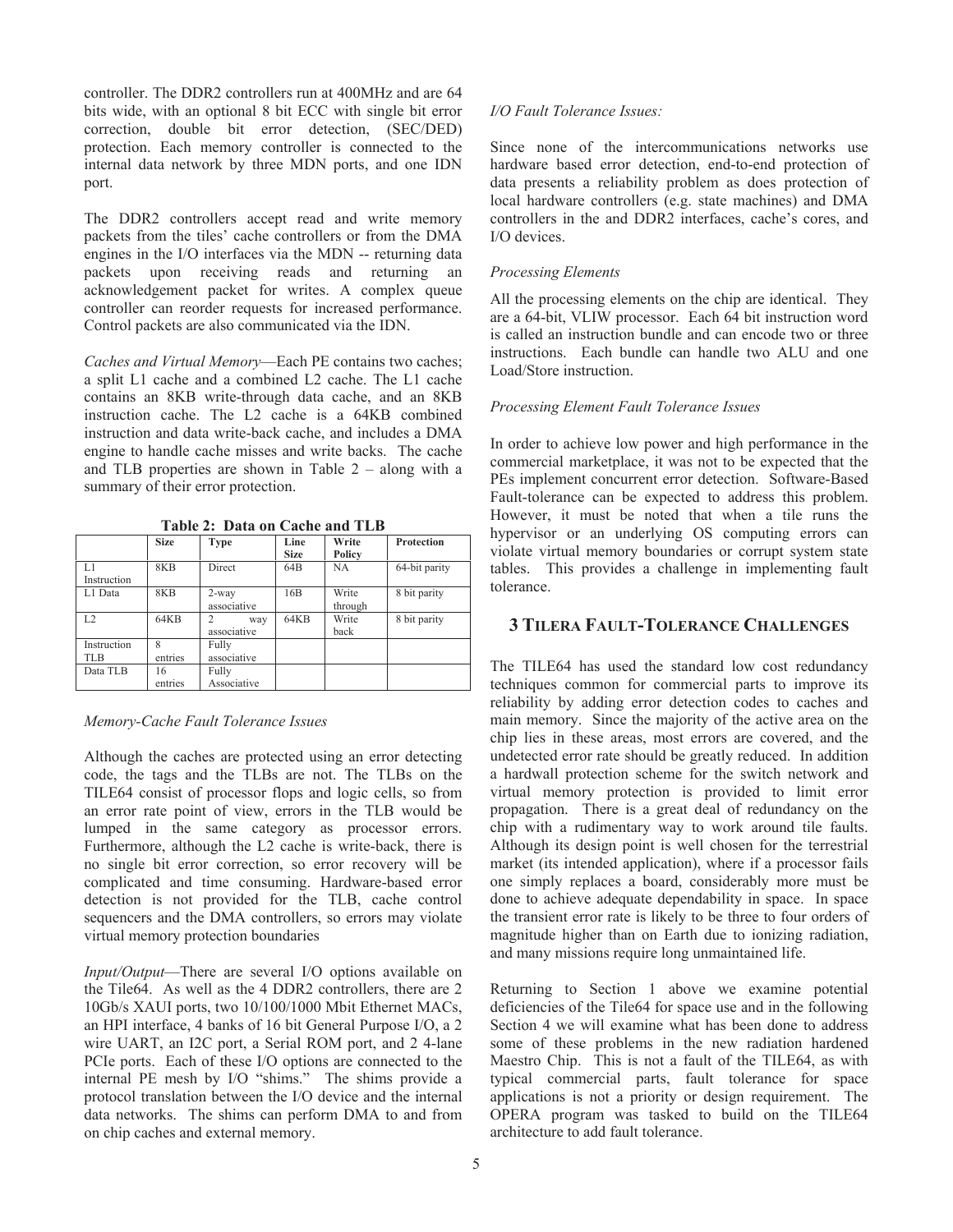#### *Redundancy for Permanent Fault Recovery Revisited*

Due to the dimension ordered routing scheme of the Tile64, when a tile router fails the other tiles in the row and column in which the failure occurred are blocked in some of their communications. This can be worked around by a rearrangement of the programs in all of the various tiles (possibly with software relaying at a significant performance cost), but it requires shutting the system down and restarting after redesigning the communications patterns. An increase in flexibility of the routing algorithm could make this recovery easier and more efficient. By providing a capability to automatically route around a failed tile, a spare tile anywhere could be used to replace it. Furthermore, when implementing software-based fault tolerance, it is useful for a tile to be able to send a message over two disjoint paths to gain a high degree of assurance that it has been delivered – even in the face of a new permanent fault. It appears that this could be done without overly complicating the Tile64 routing design possibly with an "avoid row/column" feature addition to the current dimension ordered routing policy. If only the processing element of the tile fails, the router is still functional, capable of routing packets, however functionality may be slightly degraded. Answering hardwall interrupts on that tile and/or managing static network routes on that tile may be difficult depending on the failure mode of the processing element.

A more vexing problem is that of single faults or failures in critical shared logic that can disable the whole chip or cause errors in multiple tiles that can only be recovered by a system restart.

#### *Detection and Recovery from Faults and Errors Revisited*

The Tile64 chip has caches that use hardware based error detection, but much of the rest of the chip has little or no hardware support for error detection. It is possible to partially compensate for this by using software-based fault tolerance techniques, but some errors will go undetected damage system state and require a reboot/restart to restore functionality. For example, it is possible to add redundancy to some packets using software to allow concurrent error detection in some of the dynamic networks and the static network (IDN, STN, and UDN). This cannot be done for the Memory Dynamic Network (MDN) and the Tile Dynamic Network (TDN) because they are totally hardware controlled. Since they do not provide hardware checking, they remain a serious problem. A single bit error in these networks can i) go undetected, ii) and damage a virtual memory space that is different than that of the currently executing process. Similarly the various DMA controllers in the caches, processors or I/O devices may have undetected errors that can create similar damage. This makes Comprehensive Detection and Recovery Mechanisms impossible - resulting in incorrect outputs or the inability for a successful rollback recovery.

Furthermore, since individual computations are being carried out in largely unprotected processors, these

processors may have undetected errors while running the Hypervisor. These errors may, in turn, create errors in the DMA controller settings or in shared tables for the hypervisors. This can make error recovery impossible, corrupting critical state and requiring a reboot/restart to reestablish computing.

#### *Reducing the Effective Error Rate by Radiation Hardening*

If the error rate in space can be dramatically reduced then Gross Detection and Recovery Mechanisms (see Section 1) may be adequate to meet the needs for some spacecraft applications. The commonly used technique for doing this is to redesign chips to be more resilient using Radiation Hardening by Design. If transient errors can be reduced to a very small number during the life of a mission, then most (perhaps 90%) of them will be automatically recovered, and a very rare reboot/restart may be an acceptable price for the orders of magnitude increase in power-performance provided by these processors. This is the approach taken by the OPERA Program described in section 4.

#### **4. MAESTRO**

Under the OPERA program, Boeing has developed the Maestro processor, a 49 core version of the Tile64 for space applications.[3] The main approach Boeing used when designing the Maestro processor was to make the new design as functionally equivalent as possible to the original Tile64 design, with the addition of a floating point unit on each PE, and I/O options customized for the Maestro application. To that end, they received a full RTL description of the Tile64 from the Tilera Corporation and worked from that dataset. Boeing used their 90nm bulk CMOS RHBD libraries to increase the radiation tolerance of the processor.

In addition to using their RHBD libraries, Boeing has modified the various I/O devices on the Maestro to meet radiation tolerance requirements, and to tailor I/O options to OPERA program requirements. PCIe was removed for additional XAUI ports, and additional JTAG features were added.

## *Floating Point Unit*

Boeing added the Aurora FPU used in Sun Microsystems Sparc chips for the FPU. It is an IEEE-754 single/double precision FPU with multiply-accumulate capability. It is interfaced to the PE via special purpose registers in the PE and custom interrupts for control, data transfer, and synchronization. Interface to the FPU via special purpose registers was chosen in order to avoid having to modify the processor to add extra instructions and exemptions. The FPU instead operates as a "coprocessor" instead of an integrated submodule of the main processor.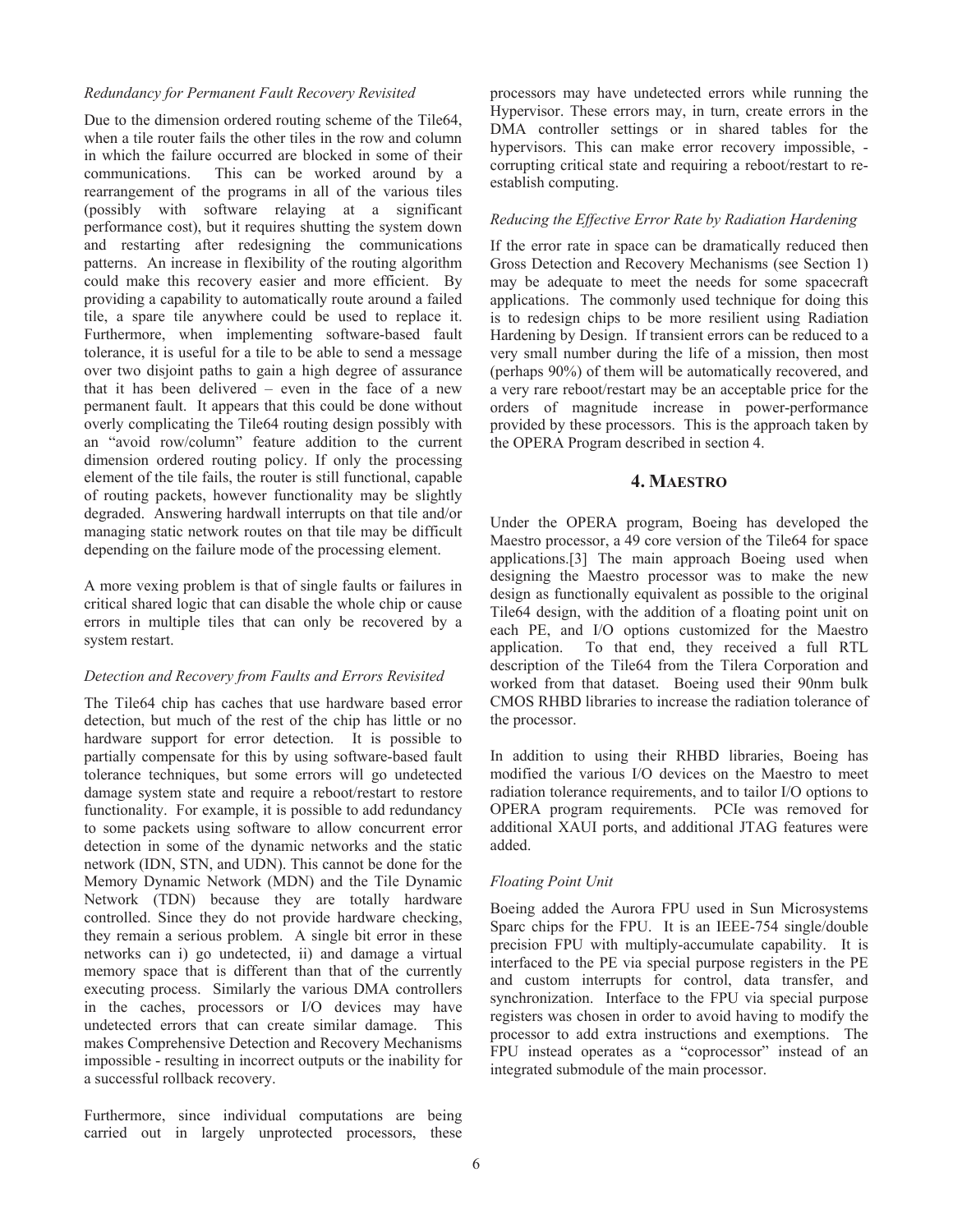#### *Memories*

The on chip memories such as caches and I/O buffers were modified for additional fault tolerance capability. Artisan/ARM SRAM cells were used and each memory bank was rearranged in order to interleave bits. Bit interleaving physically spreads out logically adjacent bits in order to reduce the probability of multi-bit errors in a single word.

There are three types of SRAM banks on the Maestro: L1/L2 cache memory, DDR memory shim memory, and Ethernet shim memory. Error Detection and Correction (EDAC) was added to all three types of memory. Single-bit Error Correction/Double-bit Error Detection (SEC/DED) is the primary method of protection for those memories, with some exemptions.

Also included in the Maestro design is an enhancement of the protection of the L1 cache. On the Tile64, a parity error causes a processor exemption. On the Maestro, the intention was that a parity error instead causes a cache miss, causing a re-load from L2 cache, which corrects the error.

#### *On-chip registers*

There are many on-chip configuration registers, memory FIFOs, and other memory cells. These are protected by Boeing RHBD standard cells. Although these storage devices are not EDAC protected in Maestro additional protection is provided by software routines that compare their values against a known good copy of their values stored in EDAC protected memory.

In addition to the Single Event Upset (SEU) resistance of the Boeing standard RHBD cells, the MAESTRO includes additional mitigation for Single Event Transients (SETs) by incorporating temporal filtering on the data, scan and clock inputs. Depending on the timing requirements and criticality of the node, the temporal filter may be included on all, some or none of the inputs.

#### *External DDR*

The Maestro includes a new DDR module that is both radiation hardened and adds DDR1 functionality as well as the existing DDR2 functionality. The new DDR controller uses the existing internal data mesh shim, but adds the ability to run external Built-in-self-test on DDR memories as well as a loopback test for radiation testing without needing external memories.

## **5. FAULT TOLERANCE DISCUSSION**

This paper is most concerned with the fault tolerance issues of a potential enhancement of the Maestro architecture, henceforth referred to as "Maestro-enhanced." Three approaches for implementing fault-tolerance on the enhanced processor are outlined for purposes of discussion and to illuminate possible tradeoffs. The baseline starting

point is the Tilera/Boeing-Maestro architecture; the suggested three approaches propose adding software and hardware to achieve improved fault tolerance. In order that the fault tolerance enhancements be implementable with minimal changes to the design, and thus minimal cost and risk, this paper focuses on "low hanging fruit", i.e., relatively straightforward approaches to improving reliability through easily attainable fault tolerance improvements requiring minimal modification of the hardware, system software and associated development tools. The suggested approaches represent incremental changes of increasing complexity for increased fault tolerance – hopefully exposing what can be done, what is gained, and how much it costs.

#### *Maestro – The Starting Point*

From a fault tolerance standpoint, Maestro has greatly reduced the Tile64 Single Event Upset (SEU) rate by Radiation Hardened By Design (RHBD) circuits in its logic design and by adding error codes in cache memories. The SEU rate that has been achieved has not yet been fully determined, but it is expected that the SEU error rate of a processor core or other subsystem of equivalent complexity has been reduced to somewhere in the neighborhood of typical radiation-hardened uniprocessors previously used in space applications. The overall Maestro chip SEU error rate is probably higher than earlier single radiation hardened spacecraft uniprocessors due to its higher overall complexity of 49 cores and larger physical size. The permanent fault rate from reliability wear-out mechanisms is also probably higher than earlier chips, but there is sufficient circuit redundancy on chip to recover from many of the permanent faults – at a somewhat reduced level of performance. Permanent fault recovery algorithms (on-chip redundant workarounds) are still being developed for the Maestro processor.

Although error correcting codes have been used in memories and caches, most of the rest of the Maestro chip (49 CPUs, five intercommunication networks, DMA controllers, finite state machines, etc.) have no hardware redundancy to allow local error detection or correction, since its design philosophy depends upon the RHBD circuit design to reduce SEUs to a negligible rate. The SEU rate reduction techniques may not be sufficient, so we look for adding additional fault-tolerance in Maestro-enhanced.

Before discussing possible fault-tolerance alternatives it is useful to review a selected set of typical spacecraft dependability requirements.

## *Typical use cases for on board processing*

Some of the possible uses of processing on spacecraft are as follows, from least critical to most critical:

*On board instrument processing (aka payload processing)*—This use is typically has the lowest reliability and fault tolerance requirement set, but may have the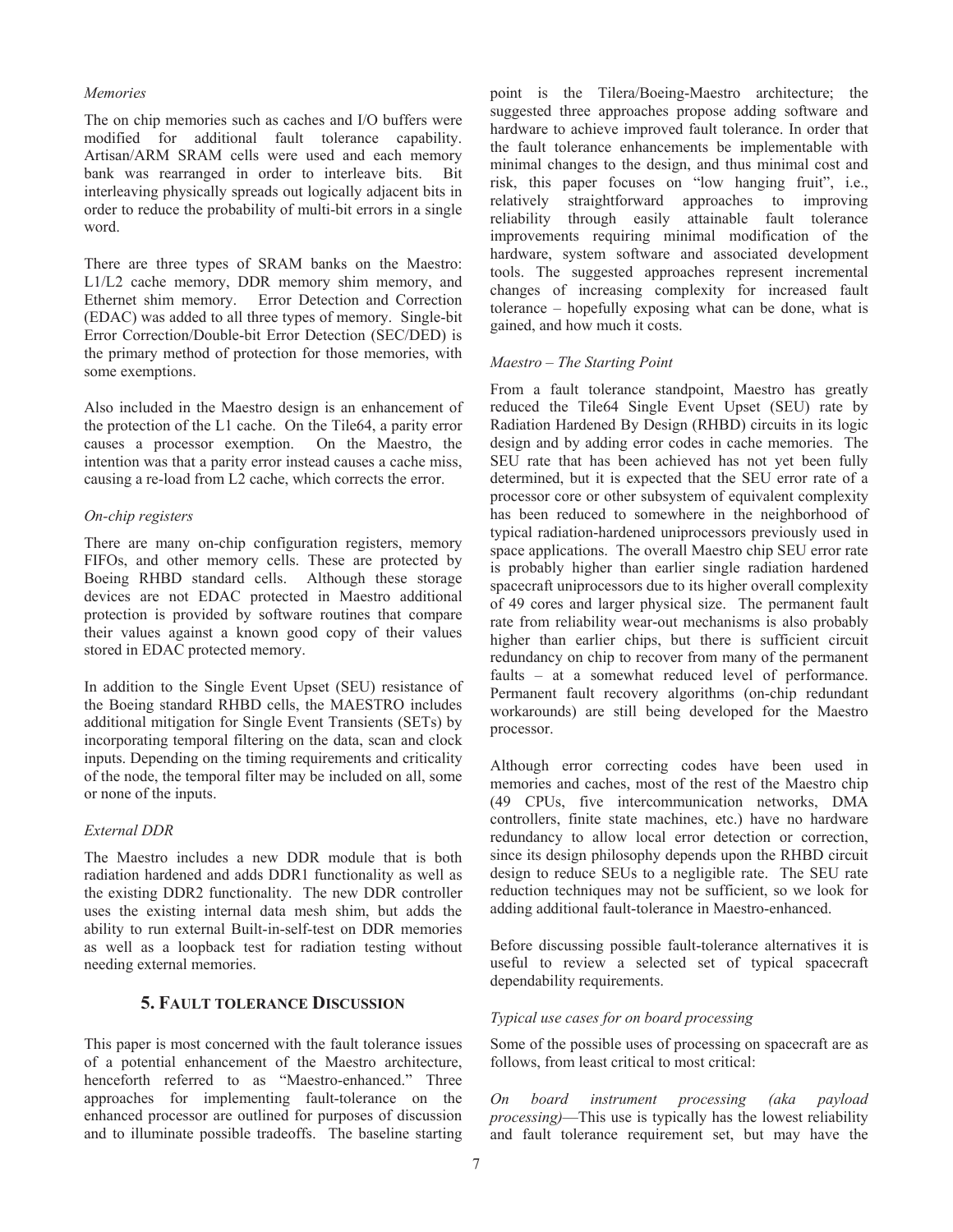maximum requirement on throughput and power vs. performance ratios. It involves non-real time processing of instrument data for analysis or downlink. It does not perform the main Command and Data Handling (C&DH) processing function. The aim is to process at the best of its ability, detect and report any uncorrected errors, and solely operate as a subsystem support role. Lifetime use is often quite lengthy, i.e., the sensor may be actively used for long periods of mission time, thus the associated processor has a concomitantly long mission life requirement.

*On board navigation sensor processing*—This function has an increased performance requirement. This use typically involves processing of navigation sensors such as inertial units, radar sensors, LIDARs and navigation cameras. Typically this function adds a tighter real-time processing requirement and higher reliability, fault tolerance and error handling ability. The processing must be fast enough for the navigation control loop, be reliable during the performance period, and report correct results, or report when a result is suspect. Depending on specific mission use, this function may have a relatively short lifetime, e.g., minutes to days for an entry descent and landing operation, or it may have a significantly longer life time, e.g., years, for rover autonomous navigation operations.

*On board robotic C&DH*—This function typically has a lower processing throughput requirement, but still retains the real-time requirements, and adds greatly to the availability requirement. This function manages spacecraft health and operation. Availability requirements will dictate whether a single processor or multiple redundant processors are required. In future systems, it is expected that this function will grow in required throughput as model based onboard mission and spacecraft health management technologies are matured and incorporated into next generation missions.

*Human Life Critical Systems*—This is the most stringent of all use cases with respect to reliability and fault tolerance. Any function that affects critical aspects of a human flight will add heavy requirements for availability and reliability. Single processor solutions, regardless of the reliability, performance, or dependability of the device will never be sufficient. Multiple levels of redundancy will be required at the system level in a fault tolerance hierarchy. Counter intuitively, because these systems require this high level of redundancy regardless of the device level capability, a somewhat less reliable computing component may be utilized. In other words, inasmuch as the system must pay a penalty in mass, power, and volume anyway, less reliable parts can be used! This approach has been used to significant advantage in the Constellation Orion CEV design, where commercial (non-radiation hardened) components are used with massive redundancy to provide high performance computing in human life critical systems.

#### *General Requirements for Use on Spacecraft*

#### *Typical*

Most of these requirements are specified in rates in order to make them more relevant to potential users and to reflect the effects of RHBD already employed in Maestro.

- (1) Maestro-enhanced shall recover from errors and faults autonomously –without intervention from the ground. Mean time between failure to recover events,  $\lambda_{\text{fra}}$ , might be specified e.g., values of  $5$  to  $>100$  years depending upon the criticality of the application and the availability of ground support.
- (2) The rate of incorrect outputs shall be less than one every  $N_{ce}$  years. (This variable may range from 0.5 to >100 for different criticality of applications.)
- (3) Computational Integrity is the probability that when a computation is recovered after an error or fault that it can be correctly completed, i.e., no computations were lost and the end state of the computation is correct. This is the opposite of situations where a computer must be rebooted in order to recover. A recovery without computational integrity may occur when state data is lost through latent errors, input buffer overflows during recovery due to excessive recovery delays, etc.
- (4) The availability is  $N_{av}$ , the probability that the system is "up" and ready to use at any given time. Typical values of  $N_{av}$  should be in the range of 0.9995 or higher.

More Stringent Requirements for Real Time Control Systems for Unmanned Spacecraft

- (5) Typically real-time applications must be synchronized, and worst case timings must deliver correct and timely results in the presence of all worst-case: i) behavior of programs running, ii) data traffic in the shared communication system, and iii) any reasonably expected error/fault recovery being conducted in the system.
- (6) Recovery time from errors must be bounded. Typically critical hard real time programs must be run redundantly in order to "operate through" errors.
- (7) These redundant copies must be run in faultcontainment regions to prevent correlated errors/faults from disabling their function.
- (8) Reliability is the probability that correct operation continues throughout the mission. Typical required values are  $> 0.9995$ .

Human Life Critical Systems cannot be implemented without redundant copies of Maestro-enhanced with independent power supplies, and I/O because there is always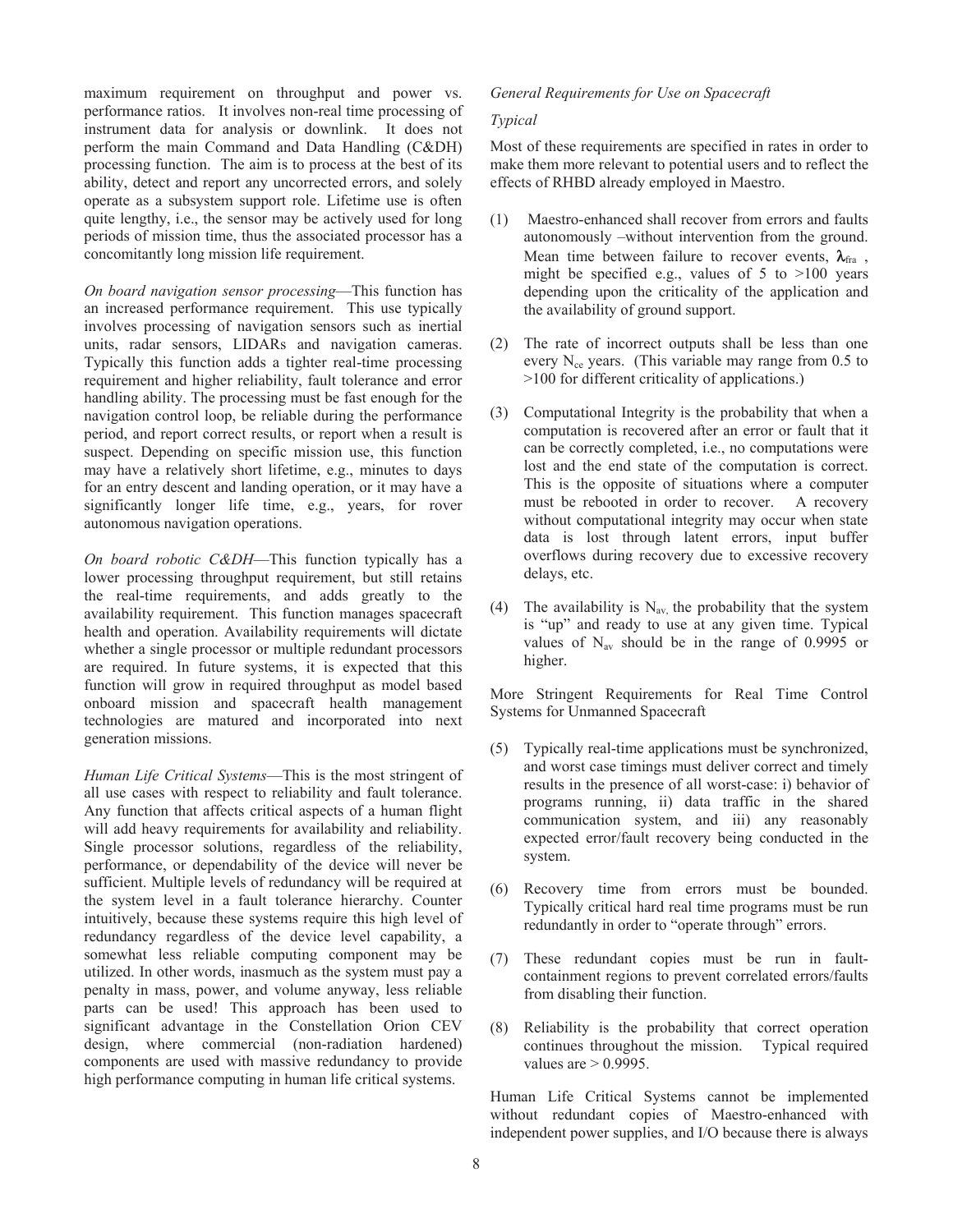the risk of catastrophic failure of a single chip and its supporting circuits. Severe requirements on containment regions and execution of redundant computation in these regions MUST be maintained. However a single Maestroenhanced may be sufficiently reliable for low-cost unmanned spacecraft if some modifications are made. This is especially true for unmanned rovers.

#### *Key Implications of two typical spacecraft requirements*

- (1) In light of general requirement (1) for autonomous onboard recovery a considerable amount of software and possibly some support hardware will need to be developed for Maestro-enhanced to implement this recovery process.
- (2) In order to meet acceptable levels of general requirement (2) for correct outputs**,** additional error detection must be implemented in hardware and software. It is not sufficient to use the standard OS and timeout checks that come with Maestro because of their low coverage and long latency. Erroneous outputs will occur before an error is detected. Therefore SIFT (Software Implemented Fault Tolerance) is needed to provide acceptable error detection and autonomous recovery as described in the next section.
- (3) To provide high computational integrity, it is necessary to prevent hypervisor state and system control tables from being damaged by a single error or fault. These situations are likely to result in a system re-boot and loss of both state and computation results as well as considerable delay. This in turn may require more complex and expensive spacecraft designs to compensate for these situations. *This may imply replicating execution of hypervisor functions and redundancy of critical state tables.*
- (4) For more critical real-time control functions, it will be necessary to provide time synchronization and run multiple voted copies. Here it is important to minimize the probability of a single error or fault disrupting more than one copy at a time. This implies reducing the probability of common failures with added hardware support to prevent violating virtual memory protection boundaries and minimizing the probability of common failures by splitting up the chip into fault containment quadrants.

## *SIFT – Software Implemented Fault Tolerance (necessary*

## *for Implication 1,2,3 above.)*

Software Implemented Fault Tolerance goes back over forty years with perhaps the first SIFT system being implemented for uniprocessors at SRI under NASA sponsorship. About a decade ago, these types of systems were implemented to provide fault tolerance in computer clusters. One of the early ones was Chameleon at the University of Illinois [4]. A software system, named "Ghidra" has been developed at UCLA and partially funded by NASA for multicomputers that provides a framework for Software Implement Fault Tolerance (SIFT) in multicomputer clusters [5,6]. It is an example of a software architecture that should be adaptable to the Maestro or Maestro-enhanced multicore processors in a fairly straightforward fashion and at a relatively low cost. Three processors run three identical copies of a triplicated Control and Fault Management (CFM) program in different computers that is responsible for scheduling, collecting error check results, and activating error/fault recovery in applications running on themselves and other computers in a cluster. The CFM controls software agents in all of the processors that do scheduling, timeout checking and error collection locally and report to the three CFM processors. The agents circumvent failure of a CFM replica by voting. The CFM is capable of scheduling simplex, duplex or triplicated application processes in different processors. These application processes do comparison, or voting of other redundant copies or checking of simplex ABFTchecked processes and send the results via the agents to the CFM.

This type of software can be used in multicore processors if protection of address spaces can be provided and unexpected interactions between cores is suppressed. If not, then additional system re-boots and an external recovery agent may be necessary for a degraded level of fault tolerance.

The three suggested fault-tolerant approaches for Maestroenhanced are outlined below:

## *1. Basic Maestro-enhanced FT*

a) SIFT Software is added, and three tiles serve as the CFM that manages the cores, collects error messages, and restarts failed applications. It should be noted that in the Ghidra system, these three cores can be arbitrarily chosen and can "float" amongst the processor array. Also note that the CFM functionality is relatively light weight, occupying a relatively small number of cycles, thus these cores need not be dedicated to the CMF and CMF cores may execute other codes, including applications.

b) The three CFM tiles send heartbeats to an external hardened restart state machine where they are voted. If two CFM tiles fail to deliver an OK heartbeat, the Restart sequencer re-boots the whole system.

c) Error checking and reporting is done by applications that either run simplex with ABFT acceptance test checking, or in Replicated Mode (two or more copies are executed and results compared)

The SIFT software was developed for multicomputers under the assumptions that each computer could be viewed as a fault containment region. It assumes reliable message passing that uses source coding for message authentication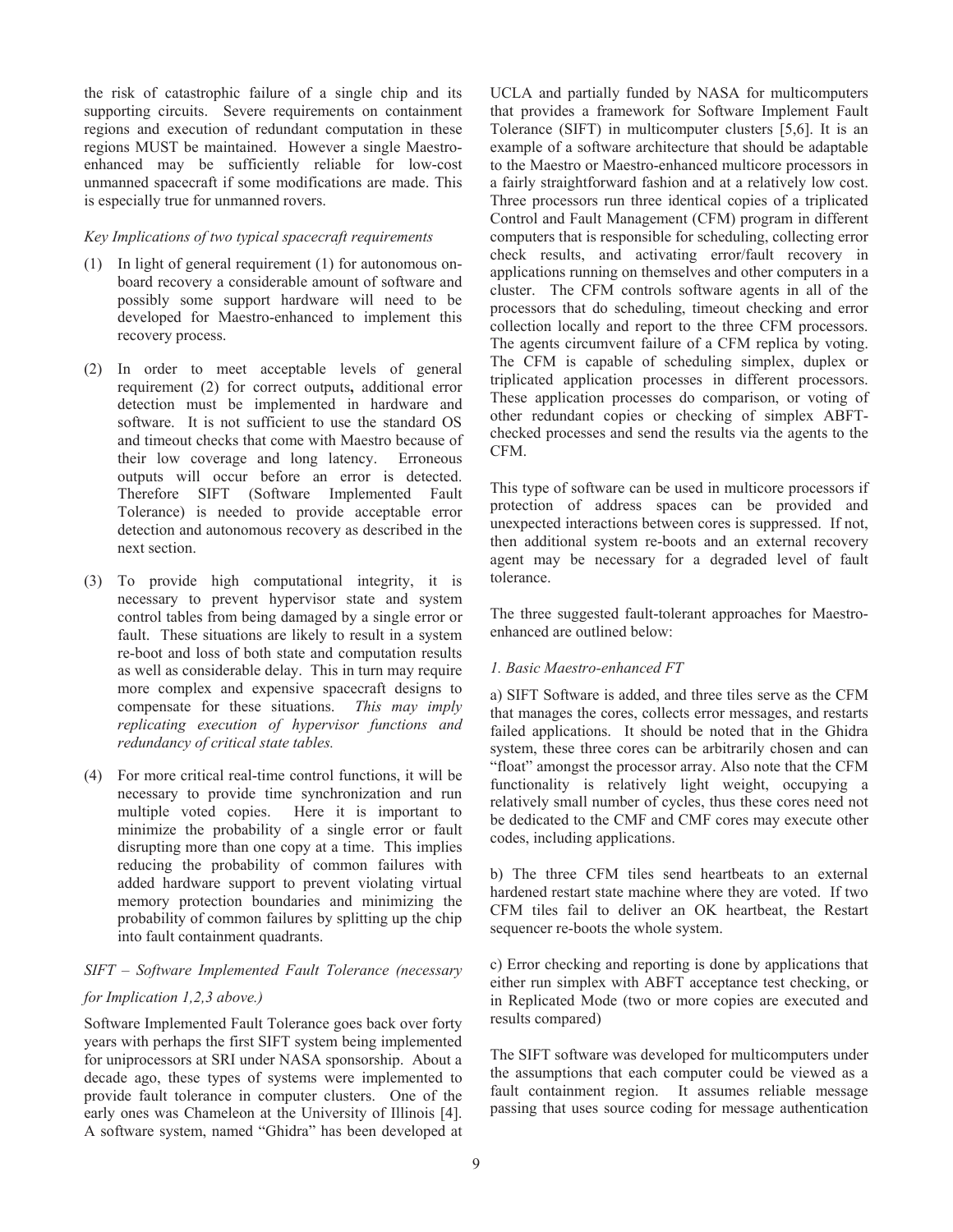to assure that messages are correct and came from the right place to maintain interactive consistency.

In a shared memory multicore machine like Maestro, there are many opportunities for single errors to affect more than one processor, and circumvent the software barriers for error propagation provided by messages (e.g., a transient on the common clock, or errors that violate virtual memory boundaries, or errors in cache coherency).

In Maestro, single bit errors can do major computational damage. The mesh networks are not protected against errors (i.e., parity), allowing wrong data to be sent to memory, and destination addresses are not protected, allowing reads and writes to wrong places – including into other virtual memory spaces. The source tile address is not included in packets, making authentication impossible. The TLB and many DMA controllers are similarly not protected, allowing violation of virtual address boundaries.

Although the latches and flip flops are protected by RHBD standard cells, there are tens of thousands of flip-flops in the Maestro mesh network, thousands of latches and flip-flops in DMA controllers and at least hundreds of latches in state machine controllers that are not protected by secondary data integrity checks. All of these can lead to unexpected error propagation or violation of virtual memory protection boundaries.

#### *So What Does This Mean?*

If SIFT is implemented on the existing Maestro, it can greatly reduce the number of incorrect outputs, but there will be a significant number of error cases where state recovery cannot be achieved and the system must be reloaded and re-booted, and the loss of computations may require ground intervention. It may even hang under some circumstances.

By i) improving the error detection capabilities, ii) providing better capabilities for implementation an underlying reliable communications layer, iii) providing greatly improved fault isolation and reducing the probability of catastrophic single failure, and iv) providing a better mechanism for isolating permanent faults and quickly and automatically working around them, the reliability, and overall error recovery time can be improved.

Maestro is only partially fault-tolerant, so it is important to ask the question "can additional fault tolerance be added to a future Maestro-Enhanced design that will make a machine that is more suited to critical applications?" Some suggested fault tolerance improvements, derived from the discussion above, are listed below:

(1) Add error detection (e.g. parity) to all word buffers of switches to detect address and data errors in packets and reduce error-induced violations of virtual spaces.

- (2) Provide traceability in the switch network to see where an error occurred to allow location of intermittent faults.
- (3) Add error detection (e.g., parity) to Registers in DMA controllers and to the Translation Lookaside buffer to prevent virtual address boundary violations.
- (4) Use Error Correcting Code in the write back second level cache to allow error correction of level 1 and level 2 cache errors without interrupting the processor or requiring a program rollback.
- (5) The source ID should be included in all packets to allow authentication and creation of a reliable communications layer for SIFT.
- (6) Interleave memory scrubbing rather than requiring a processing halt when this occurs.
- (7) Augment the routing algorithm to i) allow packets to be re-routed through an intermediate destination to work around failed tiles and links and not isolate communications between tiles, ii) to allow a tile to send a message redundantly through disjoint paths
- (8) To prevent error propagation, partition tiles into regions that memory writes cannot cross – reads and message passing are unrestricted. Partition voted realtime processes across regions.
- (9) Augment the chip design to minimize the probability of a single fault from disabling the whole chip, or a transient error from affecting multiple sites.

Adding parity protection to the TLB, to the networks, and to DMA controllers greatly reduces the probability that an error will cause violation of virtual address protection boundaries. This prevents the accumulation of latent errors that often make recovery difficult and can bring down the CFM, thus requiring a reboot.<sup>3</sup>

In order to recover from an intermittent fault in the switch network, it is necessary to identify where errors occur and keep track of whether certain errors in certain switches are occurring frequently in order to isolate and work around the faulty hardware. By adding error detection to internal packets, it is possible to trace to the switch where an error occurred.

The suggested additional packet routing mode allows a tile to use a physically different path in order to work around permanent tile or link failures. This allows some computing to continue after such a fault has occurred and thus the

<sup>&</sup>lt;sup>3</sup> Some packet coding could be done in software, as could addition of a source ID. However the two internal networks are hardware controlled so a hardware fix is necessary. Adding parity on words in a uniform fashion is advantageous for all networks, and would be faster than requiring extra software for each message. Message re-routing requires hardware to be efficient.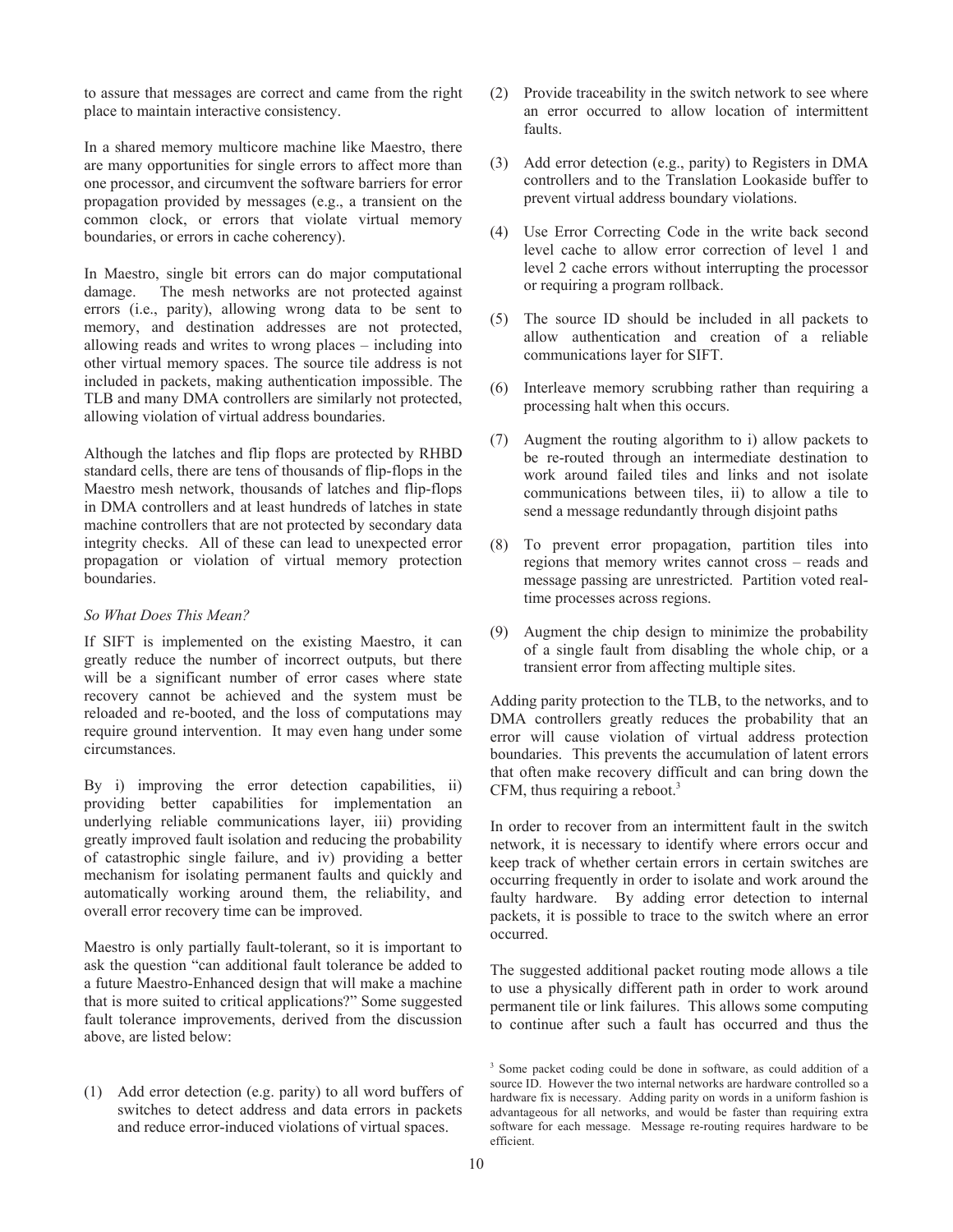possibility of continuing after a permanent fault without bringing down and reprogramming the Maestro-enhanced.

The suggested changes above will improve error coverage by detecting many errors sooner than they would be detected otherwise by software (ABFT/Replicated.), make recovery actions more effective, and make the SIFT more stable.

This approach greatly reduces the probability of errors causing violation of physical and virtual boundaries, but when a core runs the hypervisor, the hypervisor is unprotected. Therefore it is possible for an error that occurs (when the hypervisor is running in unprotected mode) to set up wrong TLB pointers or to damage the system tables on which all tiles and I/O devices depend. Additional work is needed on protecting the hypervisor.

## *Maestro-enhanced for Real Time and Protection of Control*

#### *and Fault Management*

The idea (see 8 above) of separating the tiles into regions where memory writes cannot cross a region partition is especially useful in implementing triplicated and voted processes such as real-time applications, Control and Fault Management (CFM), and possibly protecting the hypervisor. There real time processes are block redundant with each copy implemented in a different region. This prevents a processing error from affecting more than one copy.

This hardwall can be implemented dynamically under control of the hypervisor or a Ghidra type fault tolerant cluster manager middleware, and/or it may be hard-designed into the basic architecture. A potentially advantageous Maestro partitioning, for example, would be to partition the array into four quadrants with each quadrant 'owning' a memory interface a gigabit Ethernet port and a XAUI port.

This goes as far as possible in matching, from a fault tolerance standpoint, the multicomputer environment for which SIFT was designed. CFM replicas are separated into fault containment regions where erroneous software (including the hypervisor) cannot damage other quadrants. Message authentication is made possible by the changes in (2) Augmented Maestro-enhanced above.

The philosophy here is to make a relatively inexpensive change to the architecture that makes stronger faultcontainment domains to allow real time control and to improve dependability of the CFM – which is at the heart of SIFT.

Since the tiles, memory, and I/O of Maestro-enhanced would share common logic for clocks and overall chip control, as well as a common piece of silicon, package, board and power supplies, there are still single faults that can completely disable the system. The design of such a system should strongly protect these circuits by use of extended RHBD and hardware implemented fault tolerant techniques to minimize the probability of those single point failures occurring

## **6. CONCLUSION**

The Boeing Maestro development has demonstrated a low cost methodology of radiation hardening a commercial many-core processor. The SEU rate that has been achieved has not yet been fully determined, but preliminary results indicate that the SEU error rate of a processor core or other subsystem of equivalent complexity has been reduced to somewhere in the neighborhood of typical radiationhardened uniprocessors previously used in space. It should enable very high performance on-board processing for a number of upcoming space missions, and it may have a revolutionary impact.

The success of the Maestro development contrasted with the discussion in this paper also points out an essential conundrum in achieving fault-tolerance in these complex technologies. To put them into space at all requires building upon the intellectual property, expertise, and tens, if not hundreds of millions of dollars of investment of private industry for high volume commercial applications. For their market, dependability is valued, but fault tolerance must be traded off against performance. The degree to which their designs can be modified, by an outside agent that translates them to radiation-hardened chips, is limited by cost, computer architecture expertise, and knowledge of the original design.

If this is done, it is apparent that a modern, high performance computer, providing orders of magnitude improvement in spacecraft onboard computing can be developed at a relatively low cost (1s to low 10s of millions of dollars), providing concomitant improvements in spacecraft performance, mission science return, and reduced mission cost and risk across a broad range of science, exploration, defense and commercial applications.

#### **ACKNOWLEDGEMENTS**

The work described in this publication was performed at the Jet Propulsion Laboratory, California Institute of Technology, under contract from the National Aeronautics and Space Administration. Portions of this work were also performed by the Boeing Corporation under the OPERA program.